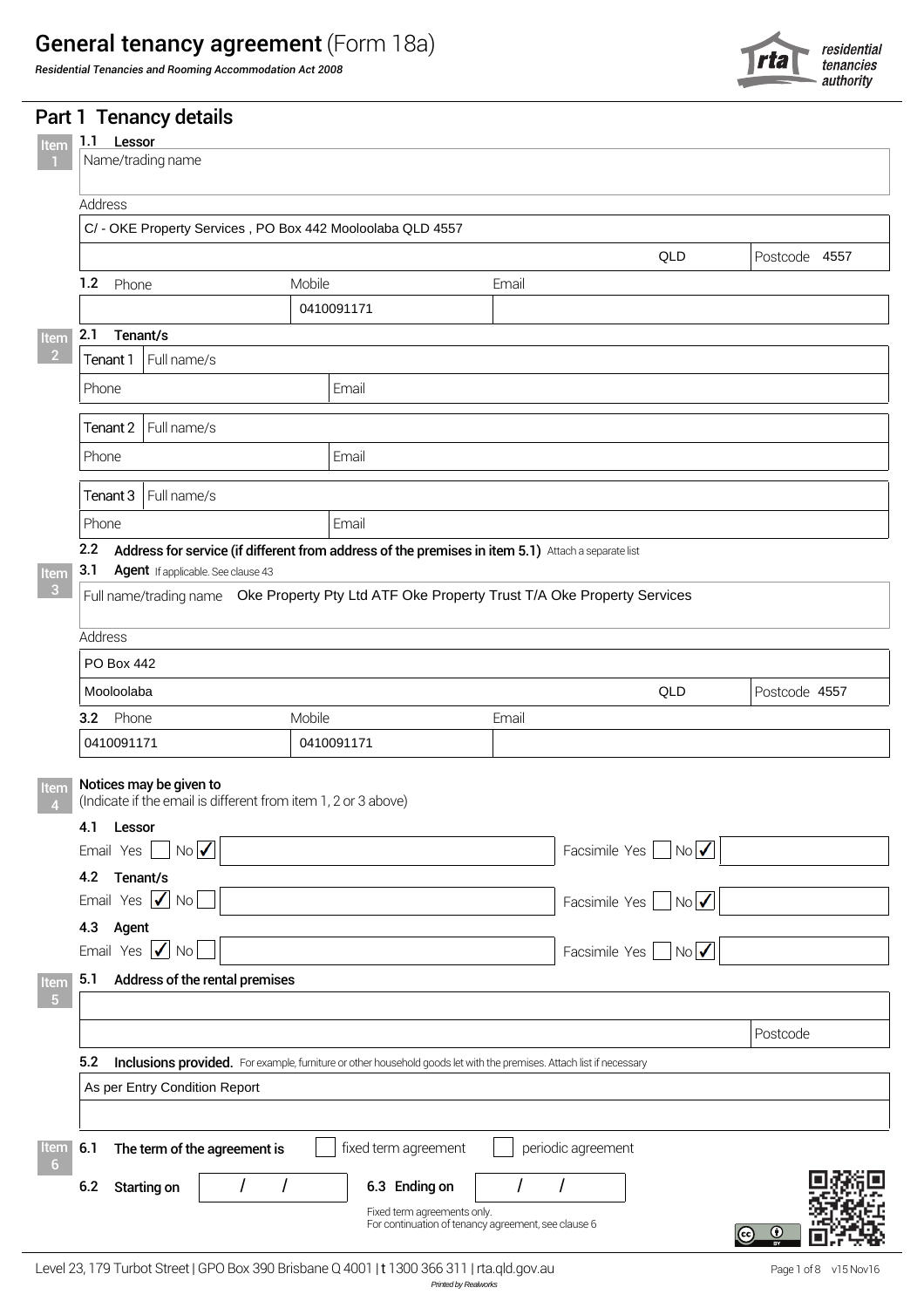# General tenancy agreement (Form 18a)

*Residential Tenancies and Rooming Accommodation Act 2008*

| tem                       | Rent                                                                           | \$                        |                          |                  | week<br>per                                                                                                                         |                                          | fortnight     | month       | See clause 8(1)                 |       |                            |                       |
|---------------------------|--------------------------------------------------------------------------------|---------------------------|--------------------------|------------------|-------------------------------------------------------------------------------------------------------------------------------------|------------------------------------------|---------------|-------------|---------------------------------|-------|----------------------------|-----------------------|
| tem                       |                                                                                |                           | Rent must be paid on the | Due date         |                                                                                                                                     |                                          |               | day of each | week                            |       |                            |                       |
| 8                         |                                                                                |                           |                          |                  | Insert day. See clause 8(2)                                                                                                         |                                          |               |             | Insert week, fortnight or month |       |                            |                       |
| Item                      |                                                                                |                           |                          |                  | Method of rent payment Insert the way the rent must be paid. See clause 8(3)                                                        |                                          |               |             |                                 |       |                            |                       |
| 9                         | <b>Direct Deposit</b>                                                          |                           |                          |                  |                                                                                                                                     |                                          |               |             |                                 |       |                            |                       |
|                           |                                                                                | Details for direct credit |                          |                  |                                                                                                                                     |                                          |               |             |                                 |       |                            |                       |
|                           | BSB no.                                                                        | 014306                    |                          |                  |                                                                                                                                     | Bank/building society/credit union       |               | ANZ         |                                 |       |                            |                       |
|                           | <b>OKE Property Services Trust</b><br>230319906<br>Account no.<br>Account name |                           |                          |                  |                                                                                                                                     |                                          |               |             |                                 |       |                            |                       |
|                           |                                                                                | Payment reference         |                          |                  |                                                                                                                                     |                                          |               |             |                                 |       |                            |                       |
| <b>Item</b>               |                                                                                |                           |                          |                  | <b>Place of rent payment</b> Insert where the rent must be paid. See clause 8(4) to 8(6)                                            |                                          |               |             |                                 |       |                            |                       |
| 10                        |                                                                                |                           |                          |                  |                                                                                                                                     |                                          |               |             |                                 |       |                            |                       |
| Item                      |                                                                                | Rental bond amount        |                          | \$               |                                                                                                                                     | See clause 13                            |               |             |                                 |       |                            |                       |
| m                         |                                                                                |                           |                          |                  |                                                                                                                                     |                                          |               |             |                                 |       |                            |                       |
| Item<br>$12 \overline{ }$ | 12.1                                                                           |                           |                          |                  | The services supplied to the premises for which the tenant must pay See clause 16                                                   |                                          |               |             |                                 |       |                            |                       |
|                           | Electricity<br>Gas                                                             |                           | Yes<br>Yes               | <b>No</b><br>No. | Type                                                                                                                                | Any other service that a tenant must pay |               |             | Yes                             | No    | See special terms (page 8) |                       |
|                           | Phone                                                                          | $\checkmark$              | Yes                      | <b>No</b>        |                                                                                                                                     |                                          |               |             |                                 |       |                            |                       |
|                           |                                                                                |                           |                          |                  | 12.2 Is the tenant to pay for water supplied to the premises See clause 17                                                          |                                          |               |             |                                 |       |                            |                       |
|                           | $\checkmark$<br>Yes                                                            |                           | <b>No</b>                |                  |                                                                                                                                     |                                          |               |             |                                 |       |                            |                       |
| Item                      |                                                                                |                           |                          |                  | If the premises is not individually metered for a service under item 12.1, the apportionment of the cost of the                     |                                          |               |             |                                 |       |                            |                       |
| 13                        |                                                                                |                           |                          |                  | service for which the tenant must pay. For example, insert the percentage of the total charge the tenant must pay. See clause 16(c) |                                          |               |             |                                 |       |                            |                       |
|                           | Electricity                                                                    |                           | 100%                     |                  |                                                                                                                                     | Any other service stated in item 12.1    |               |             |                                 |       |                            |                       |
|                           | Gas                                                                            |                           | 100%                     |                  |                                                                                                                                     | See special terms (page 8)               |               |             |                                 |       |                            |                       |
|                           | Phone                                                                          |                           | 100%                     |                  |                                                                                                                                     |                                          |               |             |                                 |       |                            |                       |
| Item                      |                                                                                |                           |                          |                  | How services must be paid for Insert for each how the tenant must pay. See clause 16(d)                                             |                                          |               |             |                                 |       |                            |                       |
| 14                        | Electricity                                                                    | N/A                       |                          |                  |                                                                                                                                     |                                          |               |             |                                 |       |                            |                       |
|                           | Gas                                                                            | N/A                       |                          |                  |                                                                                                                                     |                                          |               |             |                                 |       |                            |                       |
|                           | Phone<br>N/A                                                                   |                           |                          |                  |                                                                                                                                     |                                          |               |             |                                 |       |                            |                       |
|                           | Any other service stated in item 12.1<br>N/A<br>See special terms (page 8)     |                           |                          |                  |                                                                                                                                     |                                          |               |             |                                 |       |                            |                       |
| <u>Item</u><br>15         |                                                                                |                           |                          |                  | Number of persons allowed to reside at the premises                                                                                 |                                          | See clause 23 |             |                                 |       |                            |                       |
| ltem                      |                                                                                |                           |                          |                  | 16.1 Are there any body corporate by-laws applicable to the occupation of the premises by a tenant?                                 |                                          |               |             |                                 |       | Yes                        | No                    |
| 16                        |                                                                                | See clause 22             |                          |                  | 16.2 Has the tenant been given a copy of the relevant by-laws See clause 22                                                         |                                          |               |             |                                 |       | Yes                        | No                    |
| <b>Item</b>               |                                                                                | 17.1 Pets approved        |                          | Yes              | <b>No</b>                                                                                                                           | See clause 24(1)                         |               |             |                                 |       |                            |                       |
| 17                        |                                                                                |                           |                          |                  | 17.2 The types and number of pets that may be kept                                                                                  | See clause 24(2)                         |               |             |                                 |       |                            |                       |
|                           | Type                                                                           |                           |                          |                  |                                                                                                                                     | Number                                   | Type          |             |                                 |       |                            | Number                |
| Item                      |                                                                                |                           |                          |                  | Nominated repairers Insert name and telephone number for each. See clause 31                                                        |                                          |               |             |                                 |       |                            |                       |
| 18                        |                                                                                | Electrical repairs        |                          |                  |                                                                                                                                     |                                          |               |             |                                 | Phone |                            |                       |
|                           |                                                                                | Plumbing repairs          |                          |                  |                                                                                                                                     |                                          |               |             |                                 | Phone |                            |                       |
|                           | Other                                                                          |                           |                          |                  |                                                                                                                                     |                                          |               |             |                                 | Phone |                            |                       |
|                           |                                                                                |                           |                          |                  |                                                                                                                                     |                                          |               |             |                                 |       |                            | Page 2 of 8 v15 Nov16 |

residential<br>tenancies<br>- authority

 $|rta|$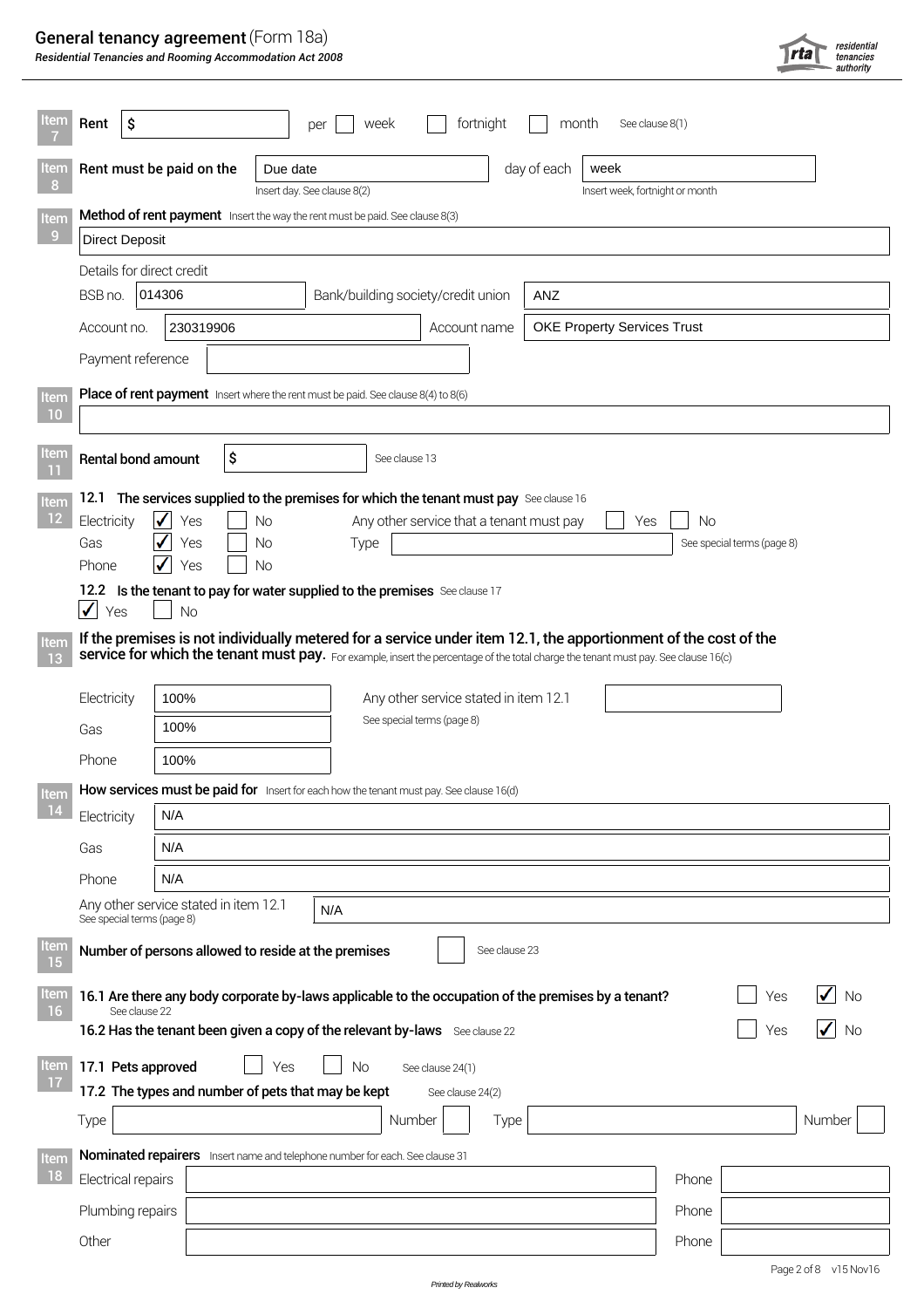# **Division 1 Preliminary Contract Contract Contract Contract Contract Contract Contract Contract Contract Contract Contract Contract Contract Contract Contract Contract Contract Contract Contract Contract Contract Contrac**

- (a) a reference to *the premises* includes a reference to any **canonical community of the premises** includes a reference to any  $\epsilon$ inclusions for the premises stated in this agreement for item 5.2; and
- (b) a reference to a numbered section is a reference to the section in the Act with that number; and
- (c) a reference to a numbered item is a reference to the item with that number in part 1; and
- (d) a reference to a numbered clause is a reference to the clause of this agreement with that number.

- (1) This part states, under the *Residential Tenancies and Rooming Note* For more information about the notices, see the information Ac*t 2008 (the Act),* section 55, the standard statement. In a statement statement. terms of a general tenancy agreement.<br>The Ast also improves duties an and given entitlements to the **7** Costs apply to early ending of fixed term
- (2) The Act also imposes duties on, and gives entitlements to, the lessor and tenant that are taken to be included as terms of this
- (3) The lessor and tenant may agree on other terms of this (a) this agreement is a fixed term agreement; and agreement (special terms).
- A duty or entitiement under the Act overrides a standard term or emitted under the Act.<br>Special term if the term is inconsistent with the duty or entitlement. (2) The tenant must pay the reasonable costs incurred by the le
- (5) A standard term overrides a special term if they are inconsistent. Note - Some breaches of this agreement may also be an offence under the Act, for example, if
	- of the rules of entry under sections 192 to 199; or
	- the tenant does not sign and return the condition report to the lessor **Division 3 Rent** or the lessor's agent under section 65. **8 When, how and where rent must be paid**

### 3 More than 1 lessor or tenant  $\overline{ }$  - ss 83 and 85

- (1) This clause applies if more than 1 person is named in this agreement for item 1 or 2.
- (2) Each lessor named in this agreement for item 1 must perform item 8. all of the lessor's obligations under this agreement. (3) The rent must be paid -<br>(3) Each tenant named in this agreement for item 2 - (3) (a) in the way stated in
- 
- (3) Each tenant named in this agreement for item 2 (a) in the way stated in this agreement for item 9; or<br>(5) Limit in the way agreed after the signing of this agreem) (5) (6) (6) (6) (6) in the way agreed after the sign holds their interest in the tenancy as a tenant in common (b) in the way agreed after the signing of this agreement by -<br>unless a special term states the tenants are joint tenants; (i) the lessor or tenant giving the other and
	- (b) must perform all the tenant's obligations under this agreement.

- (1) The tenancy starts on the day stated in this agreement for item 6.2.
- (2) However, if no day is stated or if the stated day is before the signing of this agreement, the tenancy starts when the tenant is or was given a right to occupy the premises.

## 5 Entry condition report - s 65

- (1) The lessor must prepare, in the approved form, sign and give the tenant 1 copy of a condition report for the premises.
- (2) The copy must be given to the tenant on or before the day the
- (3) The tenant must mark the copy of the report to show any parts the tenant disagrees with, and sign and return the copy to the lessor not later than 3 days after the later of the following days - (a) the day the tenant is entitled to occupy the premises; **9 Rent in advance - s 87**

(b) the day the tenant is given the copy of the condition report.<br>
Note - A well completed condition report can be very important to help<br>
the payment is not more than -Note - A well completed condition report can be very important to help the parties if there is a dispute about the condition of the premises when the tenancy started. For more information about condition reports, see the information statement.

(4) After the copy of the condition report is returned to the lessor by the tenant, the lessor must copy the condition report and return it to the tenant within 14 days.

## Part 2 Standard Terms 6 Continuation of fixed term agreement - s 70

- 
- **1** Interpretation **1** Interpretation **1** Interpretation
	- (b) none of the following notices are given, or agreements In this agreement - or applications made before the day the term ends (the
		- (i) a notice to leave;
		- (ii) a notice of intention to leave;
		- (iii) an abandonment termination notice;
		- (iv) a notice, agreement or application relating to the death of a sole tenant under section 277(7);
		- (v) a written agreement between the lessor and tenant to end the agreement.
	- (2) This agreement, other than a term about this agreement's term, **2** Terms of a general tenancy agreement **continues to apply after the end day on the basis that the tenant** is holding over under a periodic agreement.

# agreement

- $(1)$  This clause applies if -
	-
- agreement *(special terms)*.<br>(4) A duty or entitlement under the Act overrides a standard term or  $\frac{1}{2}$  or permitted under the Act
	- in reletting the premises.

 $Note$  - For when the tenant may terminate early under the Act, see<br>clause 36 and the information statement. Under section 362, the lessor clause <sup>36</sup> and the information statement. Under section 362, the lessor • has <sup>a</sup> general duty to mitigate (avoid or reduce) the costs. the lessor or the lessor's agent enters the premises in contravention

- (1) The tenant must pay the rent stated in this agreement for item 7.
- (2) The rent must be paid at the times stated in this agreement for
- -
	- - (i) the lessor or tenant giving the other party a notice proposing the way; and
		- $(i)$  the other party agreeing to the proposal in writing; or
- Division 2 Period of tenancy entity of the stated in this agreement for item 9 or no way agreed after the signing of this agreement - in an **4 Start of tenancy** approved way under section 83(4).

Note - If the way rent is to be paid is another way agreed on by the lessor and tenant under section 83(4)(g), the lessor or the lessor's agent must comply with the obligations under section 84(2).

- (4) The rent must be paid at the place stated in this agreement for item 10.
- (5) However, if, after the signing of this agreement, the lessor gives a notice to the tenant stating a different place for payment and the place is reasonable, the rent must be paid at the place while the notice is in force.
- If no place is stated in this agreement for item 10 and there is no notice stating a place, the rent must be paid at an appropriate place.<br>Examples of an appropriate place -

- the lessor's address for service
- the lessor's agent's office

(a) for a periodic agreement - 2 weeks rent; or

(b) for a fixed term agreement - 1 month rent.

Note - Under section 87(2), the lessor or the lessor's agent must not require a payment of rent under this agreement in a period for which rent has already been paid.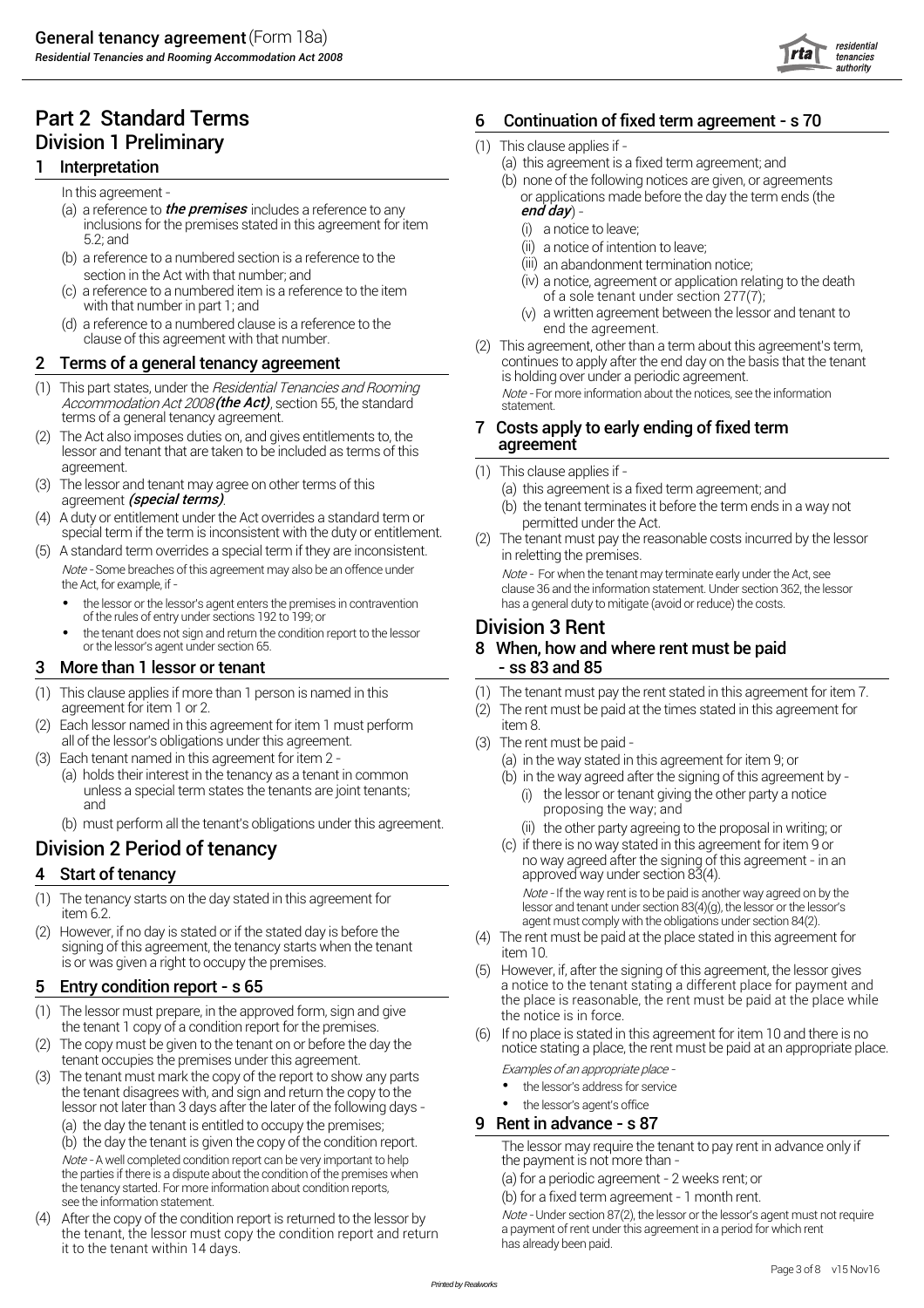*Residential Tenancies and Rooming Accommodation Act 2008*



- (1) If the lessor proposes to increase the rent, the lessor must give (3) For subclause (2), the day must be at least 1 month after the notice of the proposal to the tenant.
- The notice must state the amount of the increased rent and the day from when it is payable. The day from when it is payable.
- (3) The day stated must not be earlier than the later of the  $15$  Outgoings s  $163$ following -
	-
	- (b) 6 months after the day the existing rent became payable. To the property hy the tenant
- (4) Subject to an order of a tribunal, the increased rent is payable from the day stated in the notice, and this agreement is taken to be amended accordingly.
- (5) However, if this agreement is a fixed term agreement, the rent may be increased before the term ends only if a special term -
	-
	- (b) states the amount of the increase or how the amount of the
- (6) A rent increase is payable by the tenant only if the rent is increased under this clause.

# **11 Application to tribunal about excessive increase** tenancy if -<br>s 92 the tenancy if -

- (1) If a notice of proposed rent increase is given and the tenant considers the increase is excessive, the tenant may apply to a tribunal for an order setting aside or reducing the increase.
- (a) within 30 days after the notice is received; and (b) for a fixed term agreement - before the term ends.  $\qquad \qquad$  out; and However, the application must be made -

Under section 94, the rent may decrease in certain situations. Note - Section 165(3) limits the amount the tenant must pay.

- (1) If a rental bond is stated in this agreement for item 11, the service to the premises; and tenant must pay to the lessor or the lessor's agent the rental bond amount -
	- (a) if a special term requires the bond to be paid at a stated<br>time at the stated time: or
	- (b) if a special term requires the bond to be paid by instalments for water supplied to the premises.<br>Hote A water consumption charge does not include the amount of a
	-

Note - There is a maximum bond that may be required. See section 146

- $(2)$  The lessor or the lessor's agent must, within 10 days of receiving the bond or a part of the bond, pay it to the authority and give (b) that is a fixed charge for the water service to the premises. the authority a notice, in the approved form, about the bond.
- (3) The bond is intended to be available to financially protect the lessor if the tenant breaches this agreement. Example - The lessor may claim against the bond if the tenant does not Note - For how to apply to the authority or a tribunal for the bond at the end of the tenancy, see the information statement and sections 125 to 141. Delay in applying may mean that payment is made on another application for payment.

- 
- (1) The tenant must increase the rental bond if -<br>(a) the rent increases and the lessor gives notice to the tenant to increase the bond; and
	- (b) the notice is given at least 11 months after
		- (ii) if the bond has been increased previously by a notice given under this clause - the day stated in the notice, or the last notice, for making the increase.
- 10 Rent increases ss 91 and 93 and 93 and 10 Rent increased amount and the day by 10 Rent increased amount and the day by 10 Rent increase must be made.
	-

(a) 2 months after the notice is given; (1) The lessor must pay all charges, levies, premiums, rates or taxes<br>(b) 6 months after the day the existing rent became payable for the premises, other than a service charge.

by the tenant.<br>body corporate levies, council general rates, sewerage charges,<br>environment levies, land tax

- (2) This clause does not apply if
	- (a) the lessor is the State; and
		- (b) rent is not payable under the agreement; and
- (a) provides for a rent increase; and (c) the tenant is an entity receiving financial or other assistance<br>(b) states the amount of the increase or how the amount of the from the State to supply rented accommodation to pers

# increase is to be worked out.<br>16 General service charges - ss 164 and 165

The tenant must pay a service charge, other than a water<br>service charge, for a service supplied to the premises during the

- (a) the tenant enjoys or shares the benefit of the service; and
- (b) the service is stated in this agreement for item 12.1; and (c) either -
	- (i) the premises are individually metered for the service; or
	- (ii) this agreement states for item 13 how the tenant's<br>apportionment of the cost of the service is to be worked
- (d) this agreement states for item 14 how the tenant must pay<br>for the service.

## Note - For details of the situations, see the information statement. 17 Water service charges - ss 164 and 166W

- **Division 4 Rental bond** (1) The tenant must pay an amount for the water consumption<br> **Example 1990** to the premises if -
- 13 Rental bond required ss 111 and 116 (a) the tenant is enjoying or sharing the benefit of a water<br>
(b) If a rental bond is stated in this agreement for item 11 the service to the premises; and
	- (b) the premises are individually metered for the supply of water or water is supplied to the premises by delivery by means of<br>a vehicle: and
	- (c) this agreement states for item 12.2 that the tenant must pay for water supplied to the premises.

- by instalments; or<br>(c) otherwise - when the tenant signs this agreement.<br>Mote - There is a maximum bond that may be required. See section 146 (2) However, the tenant does not have to pay an amount -

- 
- and the information statement.<br>
and the information statement.<br>
The lessor or the lessor's agent must, within 10 days of receiving and the amount of the water supplier; or
	- Also, the tenant does not have to pay an amount for a reasonable quantity of water supplied to the premises for a period if, during the period, the premises are not water efficient for section 166.

leave the premises in the required condition at the end of the tenancy. Note - For details about water efficiency, see the information statement.

- (4) In deciding what is a reasonable quantity of water for subclause (3), regard must be had to the matters mentioned in section 169(4)(a) to (e).
- (5) The tenant must pay the amount of the charge to the lessor 14 Increase in bond - s 154 **Increase in bond - s 154** Within 1 month of the lessor giving the tenant copies of relevant documents about the incurring of the amount.
	- $(6)$  In this clause -

(a) the rent increases and the lessor gives notice to the tenant **for premise**r consumption charge for premises, means the variable part of a water service charge assessed on the volume of water supplied to the premises.

(i) this agreement started; or  $Note - If there is a dispute about how much water (or any other service$ charge) the tenant should pay, the lessor or the tenant may attempt to resolve the dispute by conciliation. See the information statement for details.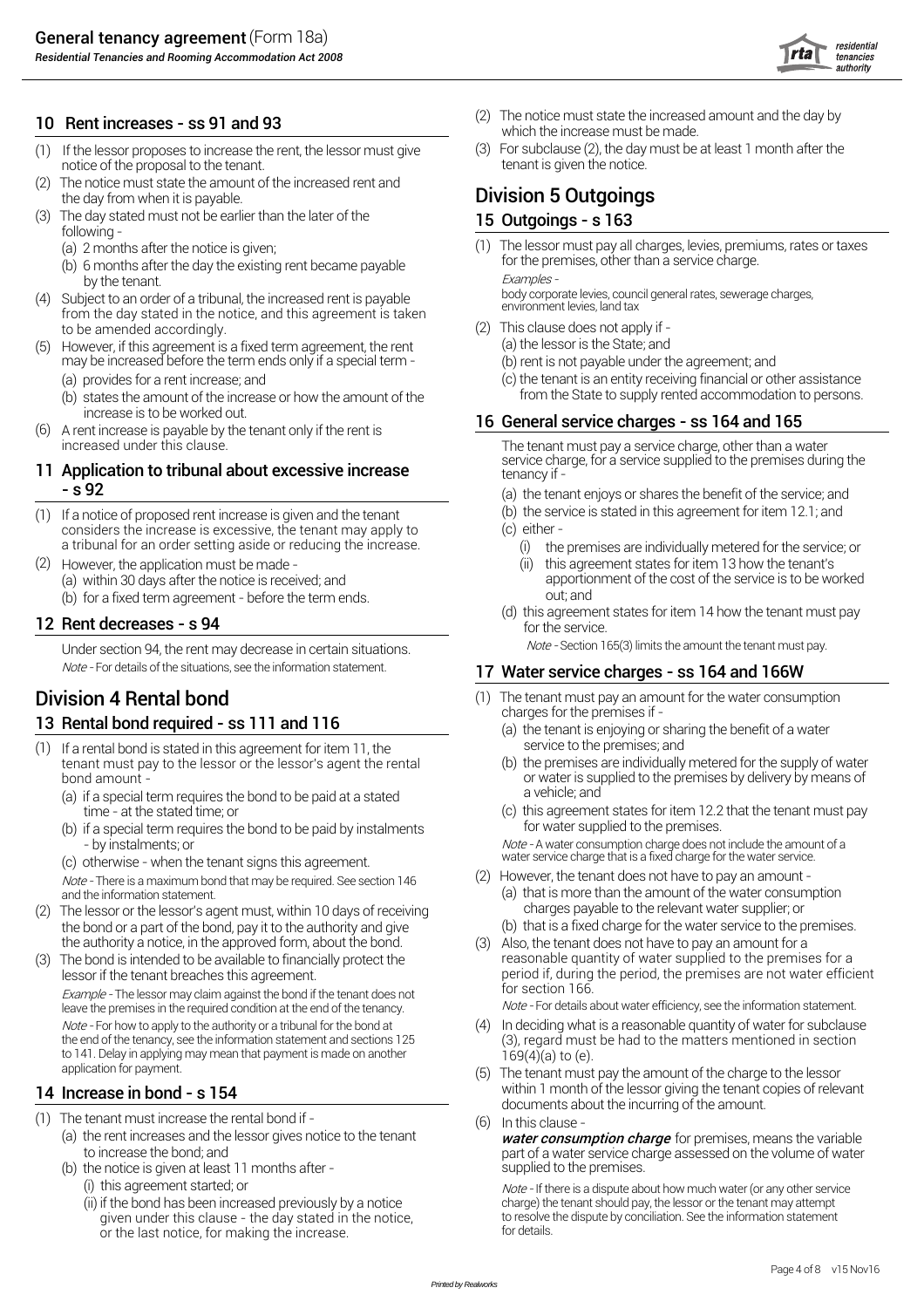

# Division 6 Rights and obligations 24 Pets **concerning the premises during tenancy** (1) The tenant may keep pets on the premises only if this<br> **Cubdivision 1 Occupation and use of premises**

### 18 No legal impediments to occupation - s 181

The lessor must ensure there is no legal impediment to occupation of the premises by the tenant as a residence for the term of the tenancy if, when entering into this agreement, the lessor knew about the impediment or ought reasonably to have known about it.

Examples of possible legal impediments -

- If there is a mortgage over the premises, the lessor might need to **Subdivision 2 Standard of premises**<br>obtain approval from the mortgagee before the tenancy can start **Subdivision 2 Standard of premises** if there is a mortgage over the premises, the lessor might need to
- the premises can lawfully be occupied a certificate might be required under the Building Act 1975 before
- the zoning of the land might prevent use of a building on the land (1) At the start of the tenancy, the lessor must ensure as a residence (a) the premises are clean; and

### 19 Vacant possession and quiet enjoyment (b) the premises are fit for the tenant to live in; and - ss 182 and 183

(1) The lessor must ensure the tenant has vacant possession of the the health or safety of persons using or entering the premises.<br>premises (other than a part of the premises that the tenant does  $\frac{1}{2}$  and this the te not have a right to occupy exclusively) on the day the tenant is entitled to occupy the premises under this agreement.

Editor's note - Parts of the premises where the tenant does not have a right to occupy exclusively may be identified in a special term.<br>
right to occupy exclusively may be identified in a special term.

- (2) The lessor must take reasonable steps to ensure the tenant has about the health or safety of persons using or entering the said the health or safety of persons using or entering the quiet enjoyment of the premises.<br>premises: and
- (3) The lessor or the lessor's agent must not interfere with the The resson of the resson stagent must not interfere with the<br>reasonable peace, comfort or privacy of the tenant in using<br>the premises.<br>the premises.

The lessor or the lessor's agent may enter the premises during the tenancy only if the obligations under sections 192 to 199 have been complied with.

- (1) The tenant may use the premises only as a place of residence or mainly as a place of residence or for another use allowed
- (2) The tenant must not -
	- (a) use the premises for an illegal purpose; or
	- (b) cause a nuisance by the use of the premises; or Examples of things that may constitute <sup>a</sup> nuisance
		- this agreement for item 5.2.<br>• using paints or chemicals on the premises that go onto or **the premises** include any express
		-
		- causing loud noises
		- allowing large amounts of water to escape onto adjoining land
	- (c) interfere with the reasonable peace, comfort or privacy of
	- (d) allow another person on the premises to interfere with the<br>reasonable peace, comfort or privacy of a neighbour of (2) the tenant to maliciously damage, the premises.

- (1) The lessor must give the tenant a copy of any body corporate **27 Fixtures or structural changes ss 207-209**<br>by-laws under the *Body Corporate and Community* The lessor must give the tenant a copy of any body corporate
	- (a) the occupation of the premises; or  $\blacksquare$  or the structural change.
	- (b) any common area available for use by the tenant with the Note Fixtures are generally items permanently attached to land or<br>to a building that are intended to become part of the land or building.
- (2) The tenant must comply with the by-laws.

No more than the number of persons stated in this agreement. for item 15 may reside at the premises.

- 
- **Subdivision 1 Occupation and use of premises**<br>and this agreement states for item 17.1 that pets are approximately<br>and this agreement states for item 17.2 that only -<br>and this agreement states for item 17.2 that only -(a) a particular type of pet may be kept, only that type may be (2) If this agreement states for item 17.1 that pets are approved
	- kept; or
	- (b) a particular number of pets may be kept, only that number may be kept; or
	- (c) a particular number of a particular type of pet may be kept,

### 25 Lessor's obligations - s 185

- 
- 
- 
- 
- (d) the lessor is not in breach of a law dealing with issues about
- (2) While the tenancy continues, the lessor must
	- (a) maintain the premises in a way that the premises remain fit for the tenant to live in; and
	-
	- (c) ensure the lessor is not in breach of a law dealing with issues

- Note For details about the maintenance, see the information statement.<br>(3) However, the lessor is not required to comply with subclause **20 Lessor's right to enter the premises - ss 192-199** (1)(c) or  $(2)(a)$  for any non-standard items and the lessor is not responsible for their maintenance if -
	- (a) the lessor is the State; and
	- (b) the non-standard items are stated in this agreement and Note - See the information statement for details.<br>
	Mote - See the information statement for details.<br>
	maintenance: and
- 21 Tenant's use of premises ss 10 and 184 (c) the non-standard items are not necessary and reasonable to make the premises a fit place in which to live; and
	- (d) the non-standard items are not a risk to health or safety; and
	- (e) for fixtures the fixtures were not attached to the premises<br>by the lessor.
	- (4) In this clause -

**non-standard items** means the fixtures attached to the premises and inclusions supplied with the premises stated in

cause odours on adjoining land<br>cause odours on adjoining land<br>cause odours on adjoining land tensive odours on adjoining land<br>
causing loud noises<br>
causing loud noises

## 26 Tenant's obligations - s  $188(2)$  and (3)

- a neighbour of the tenant; or (1) The tenant must keep the premises clean, having regard to their<br>allow another person on the premises to interfere with the condition at the start of the tenancy.
	- The tenant must not maliciously damage, or allow someone else

# 22 Units and townhouses - s 69 Subdivision 3 The dwelling

Management Act 1997 or Building Units and Group Titles (1) The tenant may attach a fixture, or make a structural change, to<br>Act 1980 applicable to the premises only if the lessor agrees to the fixture's attachment

An attachment may include, for example, something glued, nailed or<br>screwed to a wall.

23 **Number of occupants allowed** (2) The lessor's agreement must be written, describe the nature of the nature of the nature of the nature of the nature of the nature of the nature of the nature of the agreement.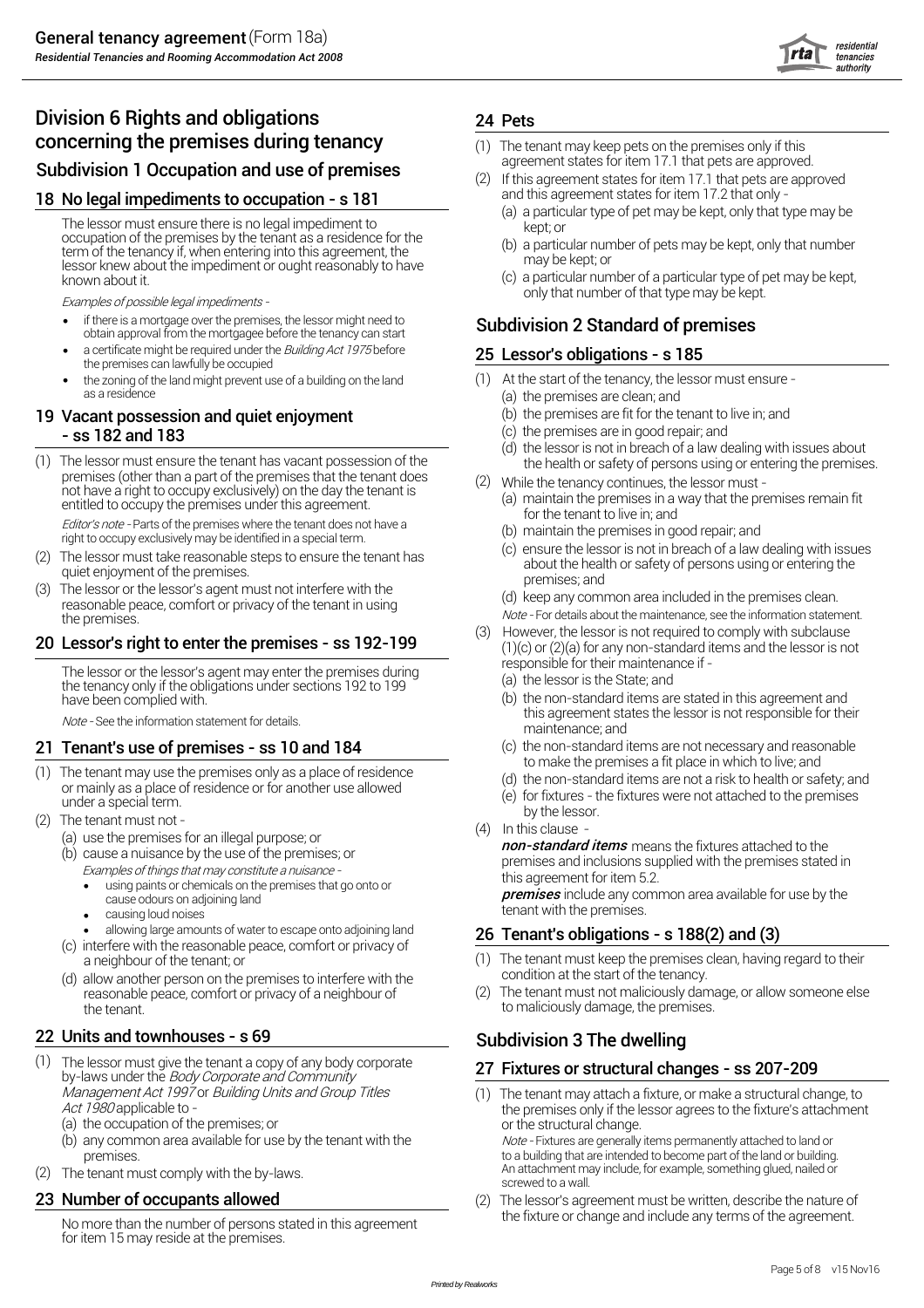

- that the tenant may remove the fixture
- that the tenant must repair damage caused when removing
- that the lessor must pay for the fixture if the tenant can not remove it (a) in this agreement for item 18; or
- (3) If the lessor does agree, the tenant must comply with the terms of the lessor's agreement.<br>
(4) The nominated repairer is the tenant's first point of contact<br>
(4) The lessor must not act unreasonably in failing to agre
- (4) The lessor must not act unreasonably in failing to agree.
- (5) If the tenant attaches a fixture, or makes a structural change, to the premises without the lessor's agreement, the lessor may  $\overline{32}$  Notice of damage s 217
	- (a) take action for a breach of a term of this agreement; or (1)
	- and treat the fixture or change as an improvement to the (2) premises for the lessor's benefit (that is, treat it as belonging to the lessor. to the lessor, without having to pay the tenant for it).

## 28 Supply of locks and keys - s 210

- (1) The lessor must supply and maintain all locks necessary to (b) if there is no nominated repairer for the repairs or the repairer<br>
ensure the premises are reasonably secure.<br>
Can not be contacted the lessor ensure the premises are reasonably secure.<br>(2) The lessor must give the tenant, or if there is more than 1 tenant, **23. Emergancy renairs arranged b**
- 1 of the tenants, a key for each lock that **and 219** 
	- (a) secures an entry to the premises; or
	- situated; or for orders about the repairs if -
	-
- (3) If there is more than 1 tenant, the lessor must give the other repairer of the need for emergency repairs of the premises; or

- 
- 
- 

an emergency requiring the lock to be changed quickly<br> **Subletting by tenant** 

- (2) The lessor or tenant must not act unreasonably in failing to agree to the change of a lock.  $\sim$  34 General - ss 238 and 240
- (3) party a key for the changed lock unless - If a lock is changed, the party changing it must give the other
	-
	- (b) the other party agrees to not being given a key.

- (1) Emergency repairs are works needed to repair any of the
	-
	-
	- (c) a serious roof leak;
	-
	- (e) a dangerous electrical fault;  $\boldsymbol{s}$  237
	- (f) flooding or serious flood damage;
	-
	- $\begin{array}{ll}\n\text{(a) serious storm, fire or impact damage;} \\
	\text{(b) a failure or breakdown of the gas electricity or water sunolv}\n\end{array}\n\tag{1) This clause applies if -\n\end{array}$ (h) a failure or breakdown of the gas, electricity or water supply
	- (i) a failure or breakdown of an essential service or appliance the supply rented accommodation; or
	- (j) a fault or damage that makes the premises unsafe or insecure; tenant's terms of employment.
	- $(k)$  a fault or damage likely to injure a person, damage property
	- (l) a serious fault in a staircase, lift or other common area of the agrees in writing to the transfer or subletting. premises that unduly inconveniences a resident in gaining
- (2) are repairs other than emergency repairs. 36 Ending of agreement s 277 Routine repairs

### Examples of terms - 31 Nominated repairer for emergency repairs - s 216

- that the tenant must repair damage caused when removing (1) The lessor's nominated repairer for emergency repairs of a<br>the fixture of a narticular type may be stated either particular type may be stated either -
	-
	-

- (b) waive the breach (that is, not take action for the breach) tenant must give notice as soon as practicable of the damage. If the tenant knows the premises have been damaged, the
	- If the premises need routine repairs, the notice must be given
	- If the premises need emergency repairs, the notice must be
		- (a) the nominated repairer for the repairs; or
		-

# 33 Emergency repairs arranged by tenant - ss 218

- (b) secures a road or other place normally used to gain access (1) The tenant may arrange for a suitably qualified person to make<br>to or leave, the area or building in which the premises are emergency repairs or apply to th emergency repairs or apply to the tribunal under section 221
- (c) is part of the premises.<br>If there is more than 1 tenant the lessor must give the other (a) the tenant has been unable to notify the lessor or nominated<br>If there is more than 1 tenant the lessor must give the other (a)
- tenants a key for the locks mentioned in subclause (2)(a) and (b). (b) the repairs are not made within a reasonable time after<br>
notice is given.
- 29 Changing locks ss 211 and 212 (2) The maximum amount that may be incurred for emergency (1) The lessor or the tenant may change locks if -(a) both agree to the change; or  $\frac{1}{2}$  or  $\frac{1}{2}$  or  $\frac{1}{2}$  and  $\frac{1}{2}$  or  $\frac{1}{2}$  and  $\frac{1}{2}$  are servicing the substitution of the change; or  $\frac{1}{2}$  and  $\frac{1}{2}$  and  $\frac{1}{2}$  and  $\frac{1}{2}$  and  $\frac{1}{$ (b) there is a tribunal order permitting the change; or<br>(c) there is a reasonable excuse for making the change.<br>(c) there is a reasonable excuse for making the change.

# Example of <sup>a</sup> reasonable excuse - Division 7 Restrictions on transfer or

- (1) Subject to clause 35, the tenant may transfer all or a part of the tenant's interest under this agreement, or sublet the premises, (a) <sup>a</sup> tribunal orders that <sup>a</sup> key not be given; or only if the lessor agrees in writing or if the transfer or subletting is made under a tribunal order.
- Subdivision 4 Damage and repairs (2) The lessor must act reasonably in failing to agree to the transfer<br>or subletting.
- **30 Meaning of emergency and routine repairs** (3) The lessor is taken to act unreasonably in failing to agree to the transfer or subletting if the lessor acts in a capricious or - so 214 and 215 retaliatory way.
	- following to pay, or accept from the tenant, an amount for the lessor's (a) a burst water service or serious water service leak; and the service of a transfer or subletting by the tenant, other than (b) a blocked or broken lavatory system; an amount for the reasonable expenses incurred by the lessor in agreeing to the transfer or subletting. (4) The lessor or the lessor's agent must not require the tenant

# (d) a gas leak; 35 State assisted lessors or employees of lessor -

- -
- to the premises;<br>a failure or breakdown of an essential service or anniance<br>to supply rented accommodation; or
- on the premises for hot water, cooking or heating; (c) the tenant's right to occupy the premises comes from the
- a fault or damage likely to injure a person, damage property (2) The tenant may transfer the whole or part of the tenant's interest<br>or unduly inconvenience a resident of the premises; under this agreement, or sublet the pr under this agreement, or sublet the premises, only if the lessor

# Division 8 When agreement ends.

(1) This agreement ends only if - (a) the tenant and the lessor agree in writing; or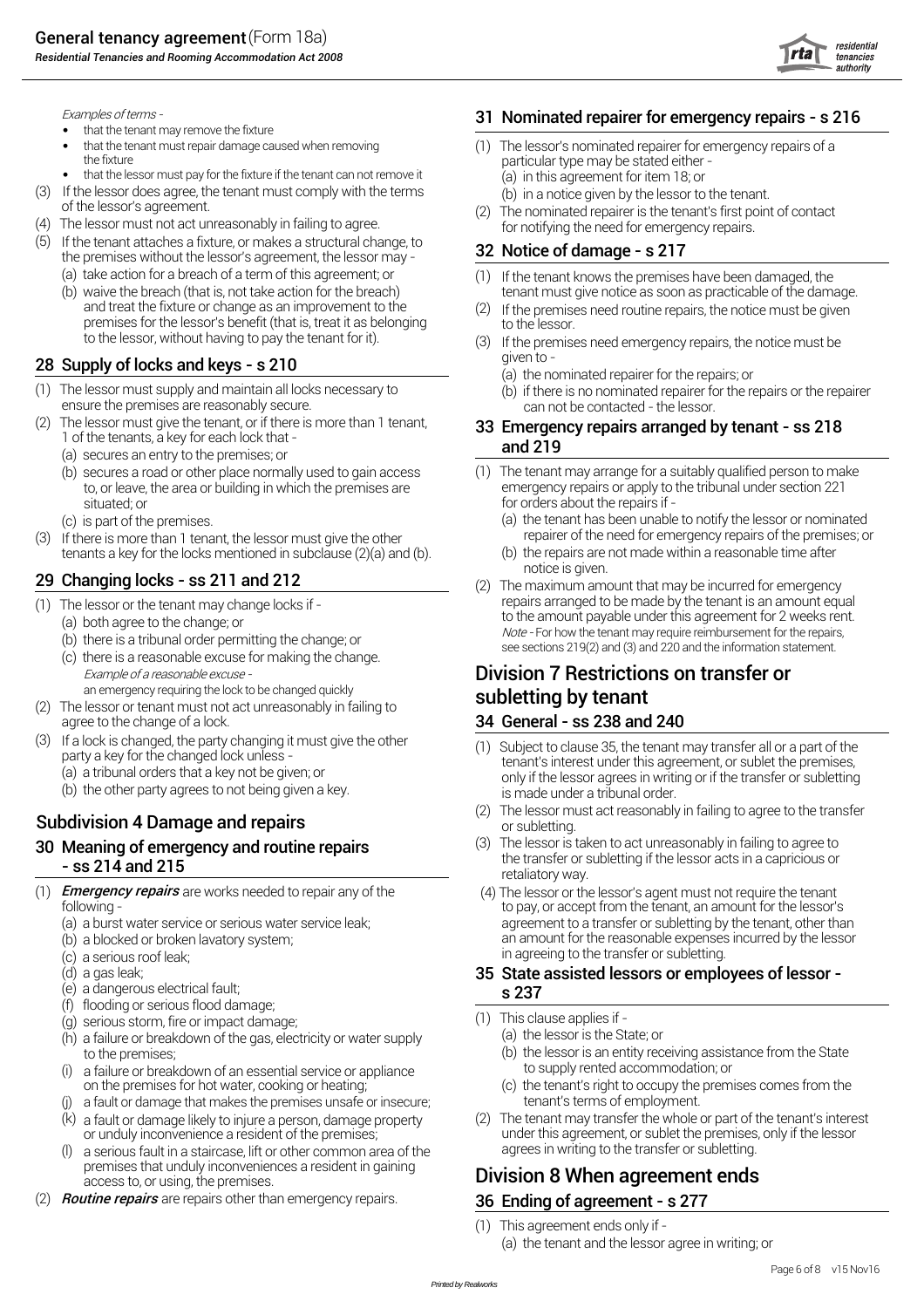

- (b) the lessor gives a notice to leave the premises to the **Division 9 Miscellaneous** tenant and the tenant hands over vacant possession of the premises to the lessor on or after the handover day; or **42 Supply of goods and services - s 171**
- (c) the tenant gives a notice of intention to leave the premises (1) The lessor or the lessor's agent must not require the tenant to to the lessor and hands over vacant possession of the  $\frac{1}{2}$  to the lessor or a person premises to the lessor on or after the handover day; or by the lessor or agent.
- (d) a tribunal makes an order terminating this agreement; or
- (e) charge. the tenant abandons the premises; or
- (f) after receiving a notice from a mortgagee under section  $\omega$  Note See section 164 for what is a service charge.<br>  $\omega$  For when a notice to leave or a notice of intention to leave may be given and its effect and wh after receiving a notice from a mortgagee under section
- 

as far as possible, in the same condition they were in at the

- wear that happens during normal use
- changes that happen with ageing

At the end of the tenancy, the tenant must return to the lessor all<br>keys for the premises.

- (1) sending it by prepaid post as a letter to the address; or When handing over possession of the premises, the tenant must, if the lessor or the lessor's agent asks the tenant in writing (c) if a facsimile number for the party or agent is stated in this to state the tenant's new residential address. tell the lessor or ance ment for item 1 to state the tenant's new residential address, tell the lessor or agreement for item 1, 2 or 3 and item 4 indicates that a<br>the agent the tenant's new residential address.
- (2) However, subclause (1) does not apply if the tenant has a reasonable to the facsimile number in accordance with the *Electronic* excuse for not telling the lessor or agent the new address. The mass of Transactions (Queensland) Act 2001; or

 $(1)$  As soon as practicable after this agreement ends, the tenant must prepare, in the approved form, and sign a condition report for the premises and give 1 copy of the report to the lessor or *Transactions (Queensland) Act 2001*.

Example of what might be as soon as practicable - when the tenant returns the keys to the premises to the lessor or the lessor's agent

Note - For the approved form for the condition report, see the information statement. The report may be very important in deciding<br>who is entitled to a refund of the rental bond if there is a dispute about

- (2) The lessor or the lessor's agent must, within 3 business days after receiving the copy of the report -
	-
	- (b) if the lessor or agent does not agree with the report show the parts of the report the lessor or agent disagrees with (7)
	- (c) if the tenant has given a forwarding address to the lessor address for service, facsimile number or email address stated resor or adent make a copy of the report and return it to the or agent - make a copy of the report and return it to the
- agreement for item 1, 2 or 3. (3) The lessor or agent must keep a copy of the condition report

### 41 Goods or documents left behind on premises **ss 363 and 364** notice was left at the address; and

- 
- (2) The lessor may not treat belongings left behind as the lessor's own delivered in the ordinary course of post; and<br>Interventy but must deal with them under sections 363 and 364 (3) a notice sent by facsimile is taken to property, but must deal with them under sections 363 and 364.<br>Note - For details of the lessor's obligations under sections 363 and 364. 364, see the information statement. They may include an obligation to store goods and may allow the lessor to sell goods and pay the net sale proceeds (after storage and selling costs) to the public trustee.

- buy goods or services from the lessor or a person nominated
- (2) Subclause (1) does not apply to a requirement about a service

- be given and its effect and when an application for a termination order (1) The name and address for service of the lessor's agent is stated<br>may be made to a tribunal, see the information statement.<br>(2) Also, if a sole te
	- Also, if a sole tenant dies, this agreement terminates in (2) Unless a special term provides otherwise, the agent may -<br>accordance with section 277(7) or (8). (a) stand in the lessor's place in any application to a tribun by the lessor or the tenant; or Unless a special term provides otherwise, the agent may -
- 37 Condition premises must be left in s  $188(4)$  (b) do any thing else the lessor may do, or is required to do, under this agreement.

- start of the tenancy, fair wear and tear excepted. (1) A notice under this agreement must be written and, if there is<br>Examples of what may be fair wear and tear an approved form for the notice, in the approved form. Note - Download approved forms via the RTA website rta.qld.gov.au.
- $(2)$  A notice from the tenant to the lessor may be given to the **18 Keys** lessor's agent.
	- (3) A notice may be given to a party to this agreement or the
		- (a) by giving it to the party or agent personally; or
- **39 Tenant's forwarding address s 205(2)** (b) if an address for service for the party or agent is stated in this agreement for item 1, 2 or 3 by leaving it at the address,<br>(1) When handing over possession of the premi
	- notice may be given by facsimile by sending it by facsimile
- (d) if an email address for the party or agent is stated in this agreement for item 1, 2 or 3 and item 4 indicates that a<br>
(1) As soon as practicable after this agreement ends, the tenant motice may be given by email by to the email address in accordance with the Electronic
	- the lessor's agent may withdraw his or her consent to<br>Frame of what might he as soon as practicable when the tenant<br>protices being given to them by facsimile or email only by giving notice to each other party that notices are no longer to be given<br>to the party or agent by facsimile or email. A party or the lessor's agent may withdraw his or her consent to
	- who is entitled to a refund of the rental bond if there is a dispute about for the tenant, the tenant's address for service is taken to be the the condition of the premises. address of the premises.  $(5)$  If no address for service is stated in this agreement for item 2
	- for service, facsimile number or email address only by giving (a) sign the copy; and and the copy; and notice to each other party of a new address for service, facsimile<br>(b) if the lessor or agent does not agree with the report - show number or email address.  $(6)$  A party or the lessor's agent may change his or her address
		- by marking the copy in an appropriate way; and number or email address for a party or the lessor's agent, the<br>If the tenant has given a forwarding address to the lessor and address for service, facsimile number or email ad tenant at the address.<br>
		lessor or agent must keep a copy of the condition report and agreement for item 1, 2 or 3. On the giving of a notice of a new address for service, facsimile
			-
	- signed by both parties for at least 1 year after this agreement ends. (8) Unless the contrary is proved -<br>Coode or dooumente left bobind on promines received by the party to whom the address relates when the
- (1) The tenant must take all of the tenant's belongings from the (b) a notice sent by post is taken to have been received by the person to whom it was addressed when it would have been person to whom it was addressed when person to whom it was addressed when it would have been<br>delivered in the ordinary course of post; and
	- facsimile machine produces a transmission report indicating<br>all pages of the notice have been successfully sent; and
	- (d) a notice sent by email is taken to have been received by the recipient when the email enters the recipient's email server.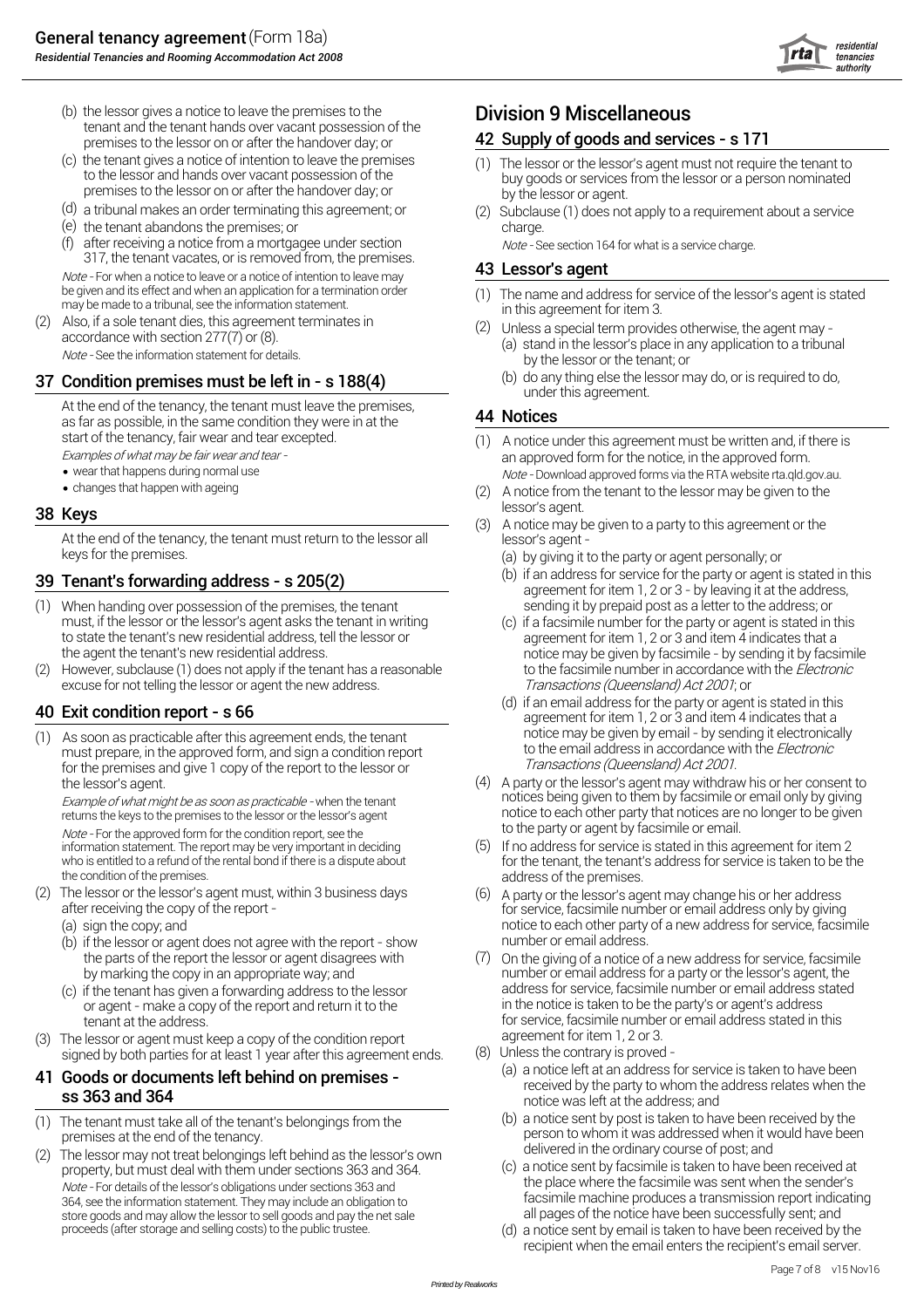

Part 3 Special terms Insert any special terms here and/or attach a separate list if required. See clause 2(3) to 2(5)

Refer to attached special terms approved by the Real Estate Institute of Queensland.

Names of Approved Occupants:

The tenant/s must receive a copy of the information statement (Form 17a) and a copy of any applicable by-laws if copies have not previously been given to the tenant/s. Do not send to the RTA - give this form to the tenant/s. keep a copy for your records.

### Signature of lessor/agent Signature of tenant 1

| Name/trading name                          |      |          |                | Print name                                 |                              |  |  |  |
|--------------------------------------------|------|----------|----------------|--------------------------------------------|------------------------------|--|--|--|
|                                            |      |          |                |                                            |                              |  |  |  |
| Signature                                  |      |          |                | Signature                                  |                              |  |  |  |
|                                            | Date | I        | 1              |                                            | $\prime$<br>Ι<br>Date        |  |  |  |
| in the presence of (witness)<br>Print name |      |          |                | in the presence of (witness)<br>Print name |                              |  |  |  |
| Witness signature                          |      |          |                | Witness signature                          |                              |  |  |  |
|                                            | Date | $\prime$ | $\overline{I}$ |                                            | $\overline{I}$<br>I<br>Date  |  |  |  |
| Signature of tenant 2<br>Print name        |      |          |                | Signature of tenant 3<br>Print name        |                              |  |  |  |
| Signature                                  |      |          |                | Signature                                  |                              |  |  |  |
|                                            | Date | $\prime$ | $\prime$       |                                            | $\prime$<br>I<br>Date        |  |  |  |
| in the presence of (witness)<br>Print name |      |          |                | in the presence of (witness)<br>Print name |                              |  |  |  |
| Witness signature                          |      |          |                | Witness signature                          |                              |  |  |  |
|                                            | Date | $\prime$ | I              |                                            | $\prime$<br>$\prime$<br>Date |  |  |  |
|                                            |      |          |                |                                            |                              |  |  |  |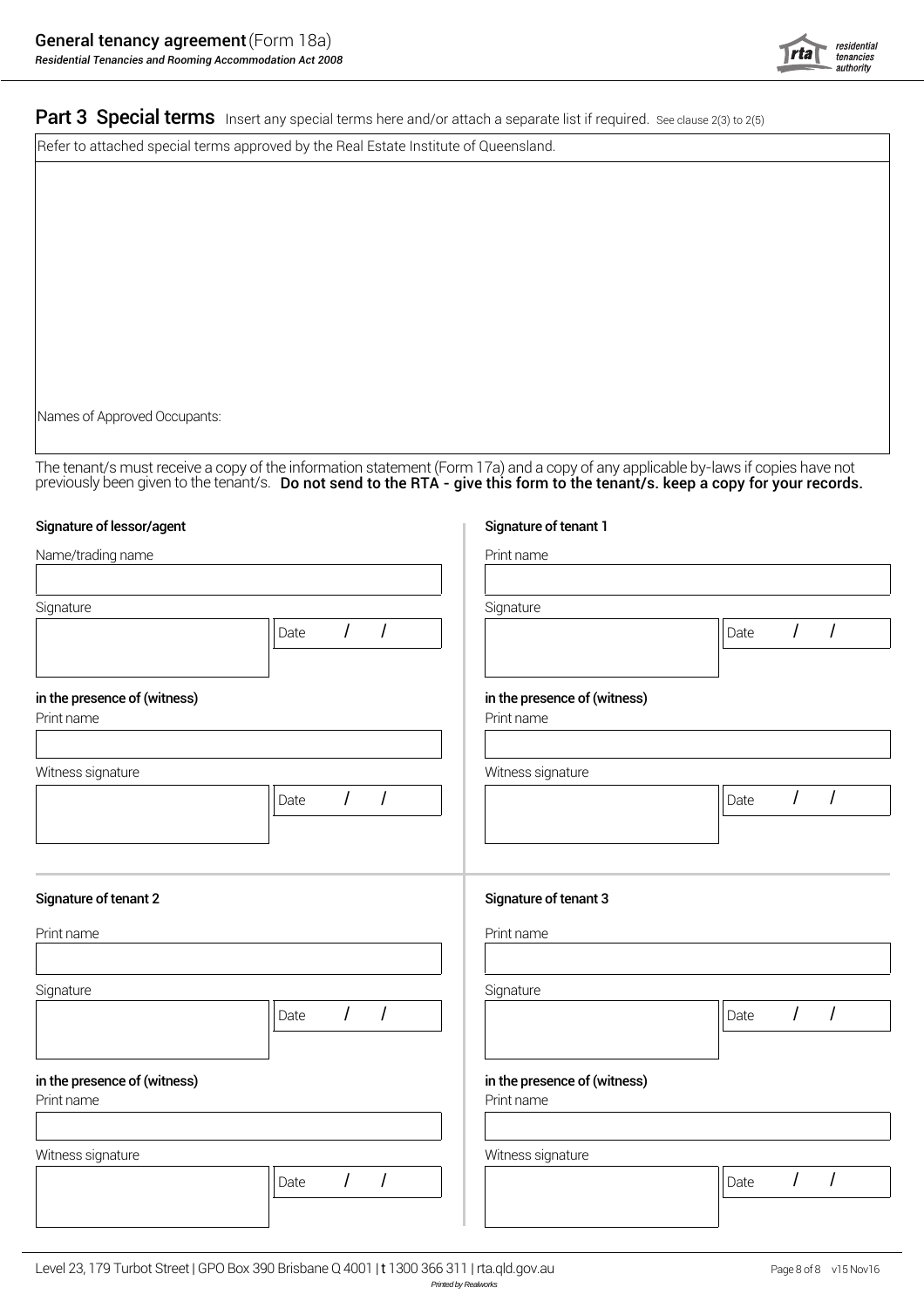

# Special Terms

*These Special Terms have been adopted and approved by The Real Estate Institute of Queensland Ltd.*

### **45 Occupation and use of premises**

The tenant must not permit persons other than the persons nominated in the special terms to reside at the premises without the written consent of the lessor. The lessor must act reasonably in exercising the lessor's discretion when determining whether or not to consent to a request by the tenant for any change to the approved tenants or occupants.

### **46 Care of the premises by the tenant**

- (1) During the tenancy, the tenant must-
	- (a) not do anything that might block any plumbing or drains on the premises;
	- $(h)$ keep all rubbish in the bin provided by the local authority in an area designated by the lessor or as the local authority may require;
	- (c) been collected; put the bin out for collection on the appropriate day for collection and return the bin to its designated place after the rubbish has
	- (d) maintain the lawns and gardens at the premises having regard to their condition at the commencement of the tenancy, incuding mowing the lawns, weeding the gardens and watering the lawns and gardens (subject to council water restrictions);
	- (e) keep the premises free from pests and vermin;
	- (f) agreed to by the lessor in accordance with clause 27; keep the walls, floor, doors and ceilings of the premises free of nails, screws or adhesive substances, unless otherwise
	- (g) not intentionally or negligently damage the premises and inclusions;
	- (h) only hang clothing and other articles outside the premises in areas designated by the lessor or the lessor's agent;
	- (i) at the start of the tenancy; keep the swimming pool, filter and spa equipment (if any) clean and at the correct chemical levels having regard to their condition
	- (j) extinguishers, garden sprinkler systems, hoses etc). not interfere with nor make non-operational any facility that may be provided with the premises (eg. smoke alarms, fire
	- (k) where the lessor has consented to animals being kept at the premises, the tenant must ensure all animals are kept in accordance with relevant local laws, state laws and federal laws including but not limited to, the *Animal Management (Cats & Dogs) Act 2008 and theAnimal Care and Protection Act 2001 where applicable.*

### (2) The obligations of the tenant at the end of the occupancy regarding the condition of the premises include -

- (a) If the carpets were professionally shampooed or steam cleaned at the start of the tenancy, having the carpets shampooed or steam cleaned:
	- (i) occupancy; and to the same standard they were in at the start of the tenancy, fair wear and tear excepted on the last day of the
	- (ii) giving the lessor or lessor's agent a copy of the relevant carpet cleaner's receipt or other relevant evidence to demonstrate that the tenant has complied with this requirement; and
	- (iii) giving the lessor or lessor's agent a copy of any professional carpet cleaner's receipt;
	- (iv) if birds or animals have been kept at the premises, to pay for the premises to be fumigated and deodorised by a professional fumigator.
- (b) repairing the tenant's intentional or negligent damage to the premises or inclusions;
- (c) returning the swimming pool, filter and spa equipment (if any) to a clean condition with correct chemical levels having regard to their condition at the start of the tenancy;
- (d) removing rubbish;
- (e) replacing inclusions (fair wear and tear excepted);
- (f) mowing lawns, weeding gardens having regard to their condition at the start of the tenancy;
- (g) remove all property other than that belonging to the lessor or on the premises at the start of the tenancy.
- (3) If the tenant does not meet the tenant's obligations at the end of the tenancy the lessor or the lessor's agent may pay for this to be done and claim the cost of doing so from the rental bond.

### **47 Locks and keys and remote controls**

- (1) The lessor may claim from the tenant costs incurred by the lessor as a result of the tenant losing any key, access keycard or remote control relating to the premises which has been provided to the tenant (by the lessor, a body corporate or other person), including costs in connection with:
	- (a) replacing the key, access keycard or remote control; and
	- (b) gaining access to the premises.
- (2) The tenant acknowledges that the lessor's agent may retain a duplicate set of keys.
- (3) tenancy. The tenant must return all keys, access keycards and/or any remote controls to the lessor or the lessor's agent at the end of the

### **48 Early termination by tenant**

If the tenancy is breached before the end of the tenancy specified in item 6 despite other provisions of this agreement the lessor may claim from the tenant -

- (a) the earlier; and the rent and service charges until the lessor re-lets the premises or the end of the tenancy as specified in item 6 whichever is
- (b) the reasonable costs (including advertising costs) of re-letting and attempting to re-let the premises. (Sections 173(2) and 420).